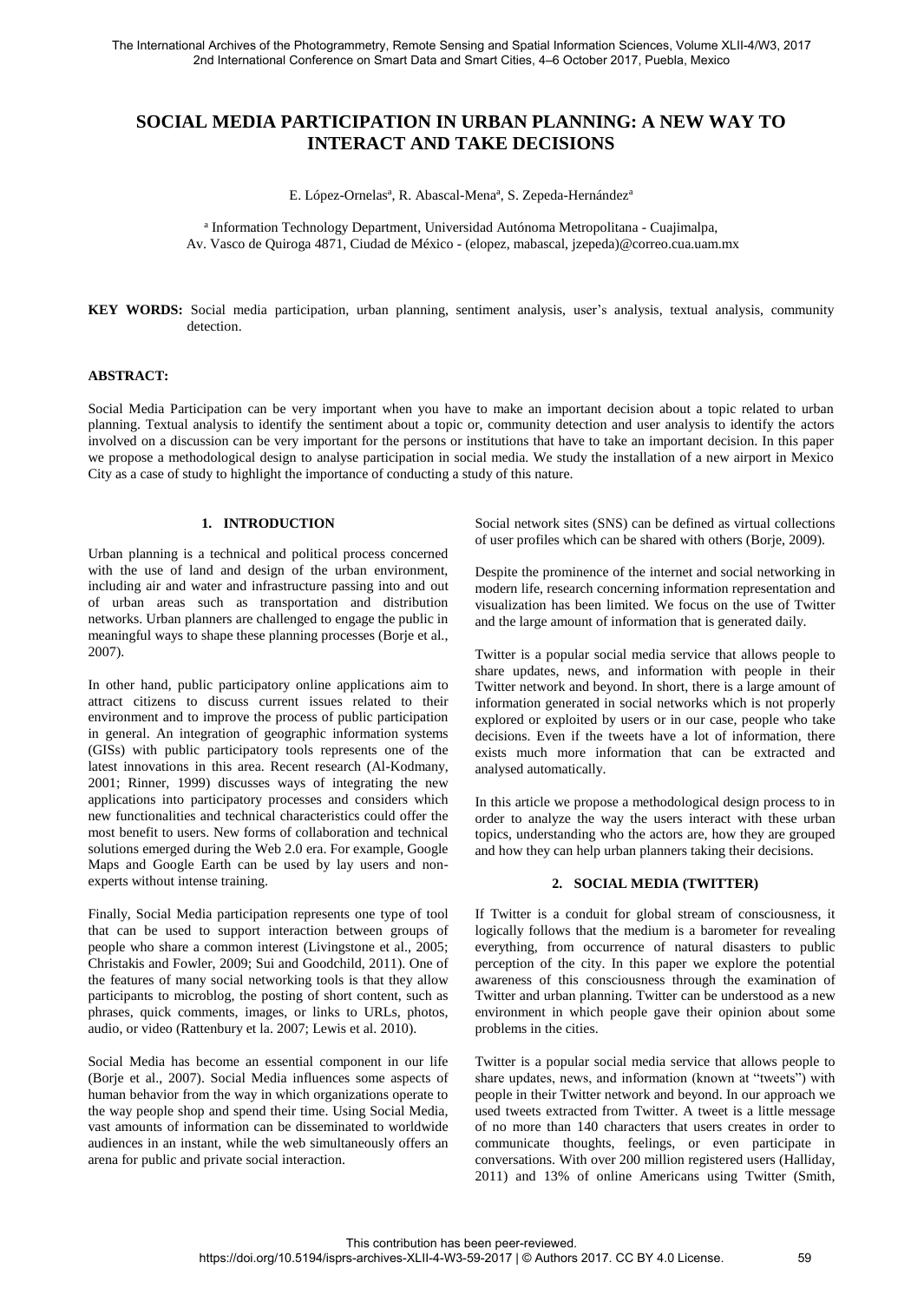2011), Twitter is one of the most popular social media available. Research has compared Twitter to earlier kinds of social media like blogs (Java et al. 2007) and social network sites (Gruzd et al. 2011). Recent analyses of microblogging suggest that the brevity and broadcastability of messages are important affordances of microblogging.

First, and perhaps most promisingly, we believe that microblogging data can offer city planners and developers better information that can be used to improve planning and quality of life in cities. This might include new kinds of metrics for understanding people's interactions in different parts of a city, new methods of pinpointing problems that people are facing, and new ways of identifying potential opportunities for improving things.

## **3. METHODOLOGICAL DESIGN PROCESS**

In this article we propose a new way of processing information; this is a design process that will help urban planners to analyze all the information contained in social networks. We have identified four important topics that must be studied and understood in order to know what is happening in the social network. These four topics are:

- 1. Structure analysis. This analysis is important to know who the actors that generate information are and the amount of information that flows in the networks and the interrelation that exists between the actors.
- 2. The sentiment analysis is an interesting topic that has to be understood. The tendency of opinion of the actors in order to analyse polarity of the information is very important for a specific urban planning project.
- 3. Community detection is very important element in order to simplify the social network and to identify some clusters (groups of users), who share similar opinions.
- 4. Finally, user identification can be very useful in order to identify the actors that are promoting different opinions.

In figure 1 we show a representation of this process



Figure 1. Proposed design process

This design process uses Social Media information and a set of technological techniques to perform a textual analysis in order to know what is being said on social networks and the user's analysis, who are the real people that is interacting with the

social network. Such interaction analyzed must have obviously an urban component, where it is often linked to planning. A specific search using a #hashtag to retrieve all different interactions, need to be applied. This is the first step, information extraction, and has to be done using an Application Interface defined by the social network, in our case Twitter (Twitter API, 2010), in order to store on a database. Some processing techniques have to be applied in order to analyze text and users by the urban planner (Marcus, 2011).

In the next section we explain how text analysis, community detection and user analysis are applied with a specific case of study.

## **4. CASE OF STUDY #NUEVOAEROPUERTO**

In this article we will discuss the installation of the new airport in Mexico City as a case of study. This installation represents a major infrastructure project to be performed in the center of Mexico City. This project has some encouraging opinions and some strong criticism. In this article we are interested in discover what people say in Social Media and who are the important users that represent a sort of activists in social networks.

The role of social media during the announcement of installation of the new airport in Mexico City gained great importance because Twitter became the principal media for the youngest people. Our analysis is based on all the tweets collected during this announcement.

The tweet allows the communication of texts, videos or pictures by providing a link to it. Some words of the tweet are preceded by the pound sing # (hashtag). By using the hashtag, users can recover, reply (known as retweet) or follow conversations about a certain subject because this hashtag becomes automatically a hyperlink on Twitter. Everyone who clicks on a hashtag has the possibility to view the sear results of all other tweets that contains the same hashtag.

In our case, we used the hashtag #nuevoaeropuerto, to recover all the conversations, ideas, phrases that were produced during the announcement of the installation of the new airport in Mexico City by the president of Mexico Enrique Peña Nieto.

#### **4.1 Structure identification**

The structure of the information is very interesting because we can identify some important elements of the tweet. In this way we can understand who generated the information and who only forward this information. The tweets that we recovered have different structures, for example:

 "La sustentabilidad y el desarrollo económico del aeropuerto deben ir de la mano para lograr el proyecto que tanto necesitamos." (In English "Sustainability and economic development of the airport should go hand in hand to achieve the project we need.") This is the simplest structure where there is no image or any multimedia element associated to the text. Everything is represented using text. At this state, some Natural Language Processing (NLP) techniques can be applied to identify meaning of the text (Jurafsky, 2000).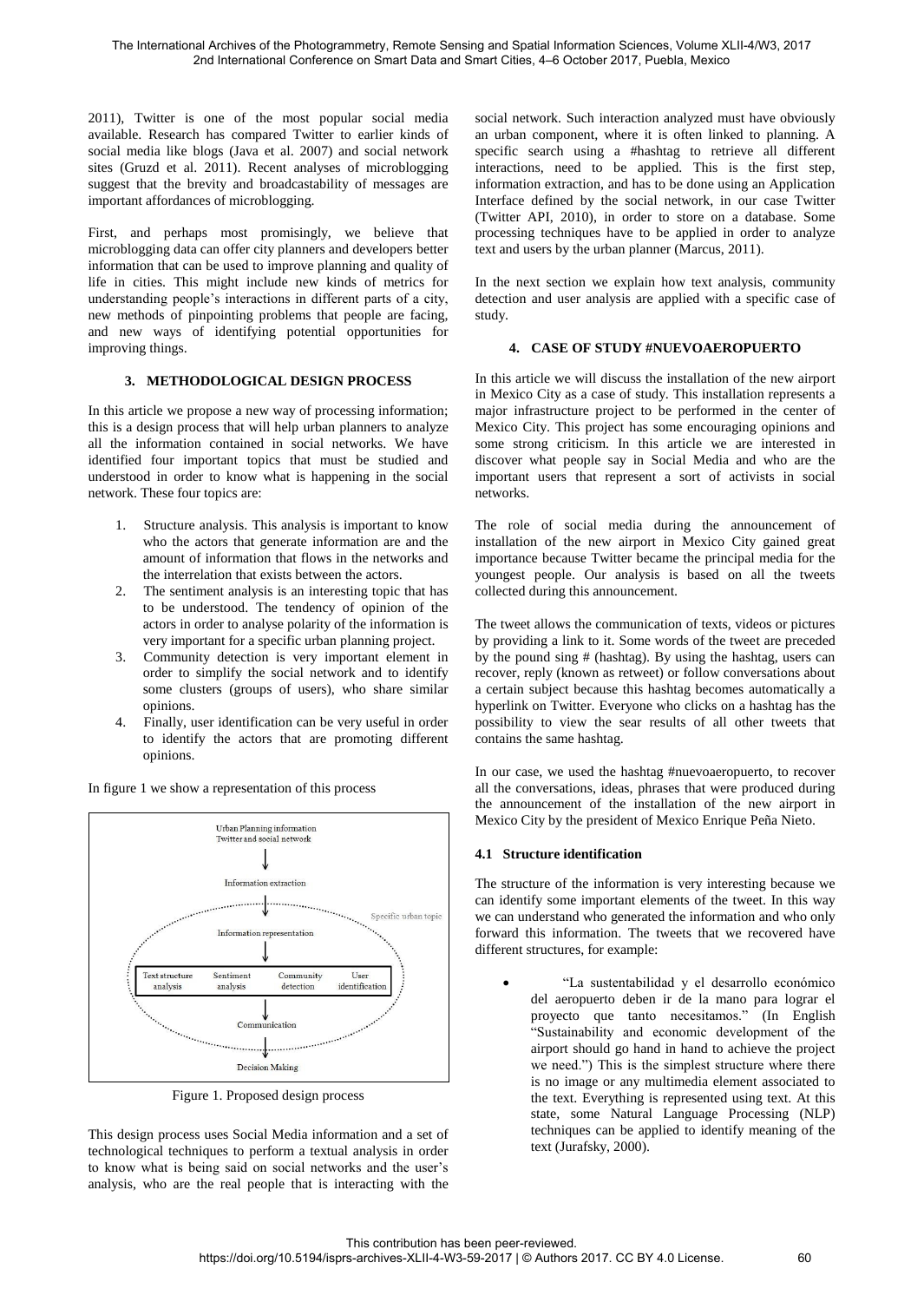- "Obras del Aeropuerto de StaMta inician el 1 de febrero @carlosecaicedo @opinioncaribe @OpinaSantamarta @KARYMUCO @ELTIEMPO" (In English: "Works Airport StaMta initiate February @carlosecaicedo @LINAPALMA @opinioncaribe @OpinaSantamarta @KARYMUCO @ELTIEMPO"). This structure has mentions. A mention is a Tweet that contains another user's @username anywhere in the body of the Tweet and this final user will be notifying about the tweet. Mentions are very important because we can identify all relationship that exists among users.
- "Con el Nuevo Aeropuerto, no habrá problemas viales como se piensa http://t.co/cSnhHJYKZQ." (In English: "With the new airport, no traffic problems as you think [http://t.co/cSnhHJYKZQ"](http://t.co/cSnhHJYKZQ)). This structure shows different link. This link can be a web page or a blog. This structure is important because we can generate more information using this link, we can analyze and understand the real intention of this user.
- "RT @pedestre: Plan de desarrollo urbano del aeropuerto es como Dios: dicen que existe, pero nadie lo ha visto" (In English: "RT @pedestre: Urban planning of the airport is like God, he exists, but no one has seen him"). This structure has a retweet, that is a reposting of someone else's Tweet. Twitter's Retweet feature helps to share that Tweet with all of the followers. This structure revels that the user is not the author of the Tweet and the user only pass information.
- "Y hablando de #impunidad. Primero era el problema #Tlatlaya, ahora es el #nuevoAeropuerto" (In English: "And talking of #impunity, #Tlatlaya was the first problem, now is the #Newairport"). In this tweet is very important to analyze relationships among all different #hashtags used in the text. People use the hashtag symbol # before a relevant keyword or phrase (no spaces) in their Tweet to categorize those Tweets and help them show more easily in Twitter search. With this structure we can associate all different relates words with our search. This can be useful to detect polarity in the sentence.

#### **4.2 Sentiment Analysis**

Sentiment analysis is a growing area of Natural Language Processing with research ranging from document level classification (Pang and Lee, 2008) to learning the polarity of words and phrases (Esuli and Sebastiani, 2006). Given the character limitations on tweets, classifying the sentiment of Twitter messages is most similar to sentence-level sentiment analysis (Kim and Hovy, 2004); however, the informal and specialized language used in tweets, make Twitter sentiment analysis a very different task. It's an open question how well the features and techniques used on more well-formed data will transfer to the microblogging domain. Just in the past year there have been a number of papers looking at Twitter sentiment (Jansen et al. 2009. Other researchers have begun to explore the use of part-of-speech features but results remain mixed. Features common to microblogging like emoticons, are also common, but there has been little investigation into the usefulness of existing sentiment resources developed on nonmicroblogging data. (Davidov et al., 2010) also use hashtags for creating training data, but they limit their experiments to sentiment/non-sentiment classification.

The corpus defined in this case of study is a set of 1,400 tweets generated on September 2, 2014, the date on which the President of Mexico made the announcement of the installation of the new airport in Mexico City. This extraction is showed using a graph, where each node is the user that uses the hashtag #nuevoaeropuerto and the arcs are interaction among users.



Figure 2. Graph visualization of the extracted information #nuevoaeropuerto

The sentiment analysis showed in this article has been generated using the sentiment viz application developed by (Healey and Ramaswamy, 2010), that is an application to estimate and visualize sentiment for short, incomplete text snippets. Sentiment is defined as ["an attitude, thought, or judgment](http://www.merriam-webster.com/dictionary/sentiment)  [prompted by feeling."](http://www.merriam-webster.com/dictionary/sentiment) The specific goal is a visualization that presents basic emotional properties embodied in the text, together with a measure of the confidence. In the figure 3, we can detect that is a big concentration on opinions that are tense, active and alert, this is normally because is a new announcement of the government and all major actors are expecting the media reactions in order to have a real position of the announcement. We need to say that these sentiments are not an associated to any particular message but the intention of a set of messages.



Figure 3. Sentiment analysis related to the hashtag #nuevoaeropuerto, September 2, 2014.

In figure 4, we show the opinion of the same topic but two weeks later. We can see that almost all opinions are augmented and almost all passed of the status bored to the status active. Also, there are a large number of opinions that approve the project. This is due to the big media strategy generated by the government to manipulate the public opinion about the project.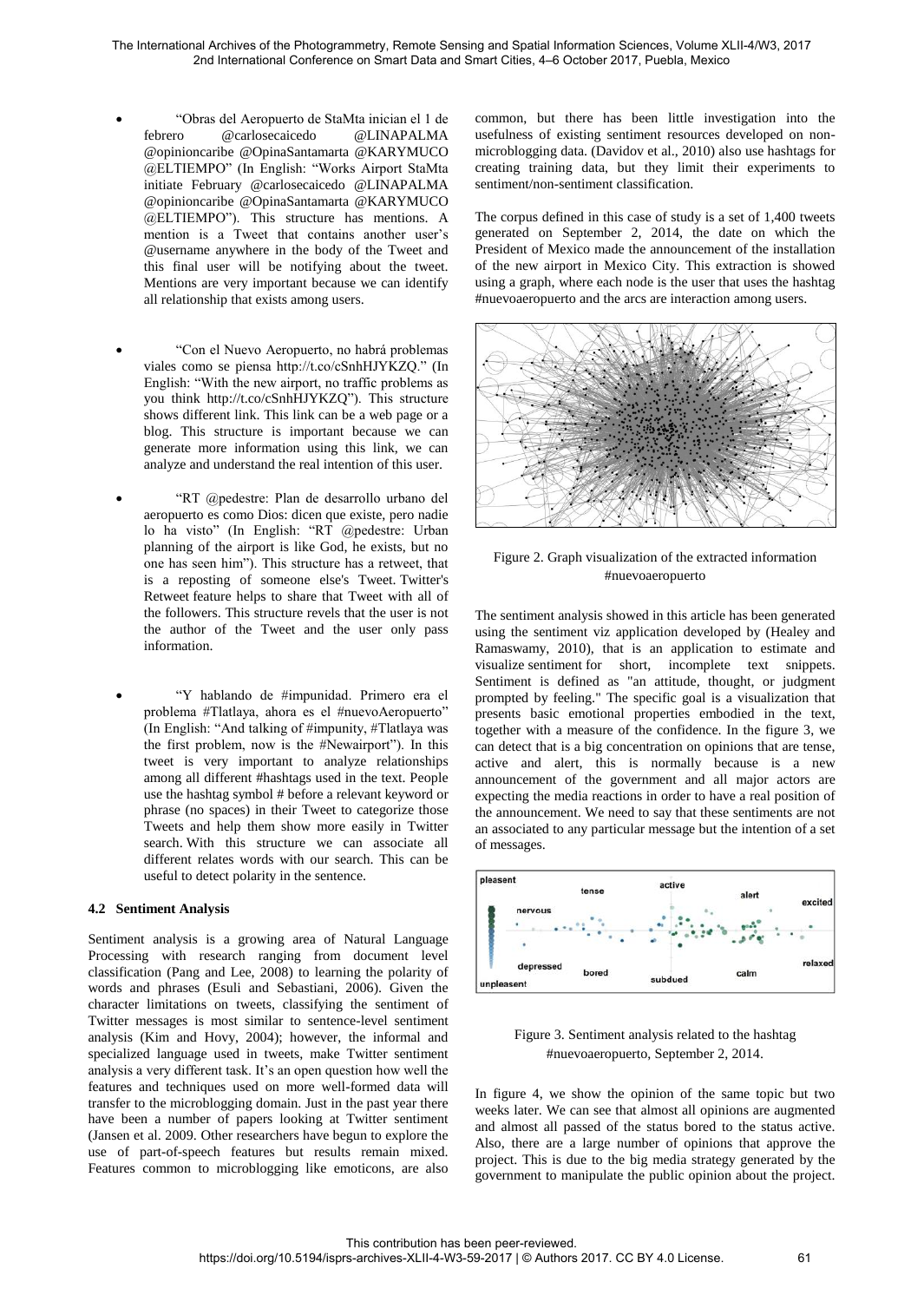This analysis shows how opinion can change of one date to another in order to take a better decision about a topic.



Figure 4. Sentiment analysis related to the hashtag #nuevoaeropuerto, September 16, 2014.

# **4.3 Community detection**

Society offers a wide variety of possible group organizations: families, working and friendship circles, villages, towns, nations. The diffusion of Internet has also led to the creation of virtual groups that live on the Web, like online communities. Indeed, social communities have been studied for a long time (Freeman, 2004). Communities also occur in many networked systems from biology, computer science, engineering, economics, politics, etc. We argue in this article that community detection can be very useful for urban planners because the different cluster of users can be identified.

A community can be defined as a set of nodes that are more densely connected to each other than to the rest of the network or that there is greater communication between them. The importance of this approach is that it is expected that nodes that are contained within the same community share attributes, common characteristics or functional relationships (Fortunato, 2010). However, there is no exact definition of what is, or how the network should be partitioned into a community.

In this article, we use "hierarchical maps" technique (Rosvall, 2008) to describe the dynamics of links and directed nodes, as well as weighted arcs to identify local interactions within the network. These local interactions allow calculating the flow of information that can be transmitted by the node, in other words, the degree of interconnection that exists between two nodes (Rosvall, 2008).

A group of nodes where information flows quickly and easily can be added and defined as module. The links between the modules and the times that were communicated allow the identification of the degree of connection between the modules, which allows a simplification of the group by generating a module and preserving the main node of this module or community. This process is repeated in order to get the final modules or communities (Figure 5). Using this community detection, we can simplify the graph and to identify important actors.





# **4.4 User identification and classification**

In this process, the identification of users who are participating in this discussion is very important. In our case of study, we map the most important actors in the discussion who are obtained using community detection. Here we find several actors, for example: @aristeguionline, @gerardodelavega, @jenarovillan, @denissegreserg, @cardenascgcj, @ferbelaunzaran, @viovisa, @noticiasmvs, @donmenfils, @jerryrac, @lidiacachosi, @kmiret.

Despite the fact that the online community is a relatively young phenomenon, some of attempts in classifying internet users have been undertaken. For example, (Brandtzæg and Heim, 2011) propose a study that can be well adapted to the urban planning activism developed in this article. According to Brandtzaeg and Haim we can identify 5 different user classifications that reflect the intentions of all different users. This user classification is:

- *Sporadic.* This kind of user visit social network from time to time, mainly to check if somebody contacted them.
- *Lurkers* is the largest group, they do not create any content, but consume and spread the content created by other groups. They are also notable for a propensity to time-killing.
- *Socializers* use social networks to communicate and make interesting comments about a discussion. They need to be read and saw for multiple users. For example: @ aristeguionline, @ gerardodelavega.
- *Debaters* are a more mature and educated version of socializers. Besides communication, less shallow than in the previous case, they are interested in consumption and discussion of news and other information available in social networks. For example, @jenarovillan, @denissegreserg, @cardenascgcj.
- *Actives* are engaged with all possible types of activity: communication, reading, creating, watching, and establishing groups. They have a strong criticism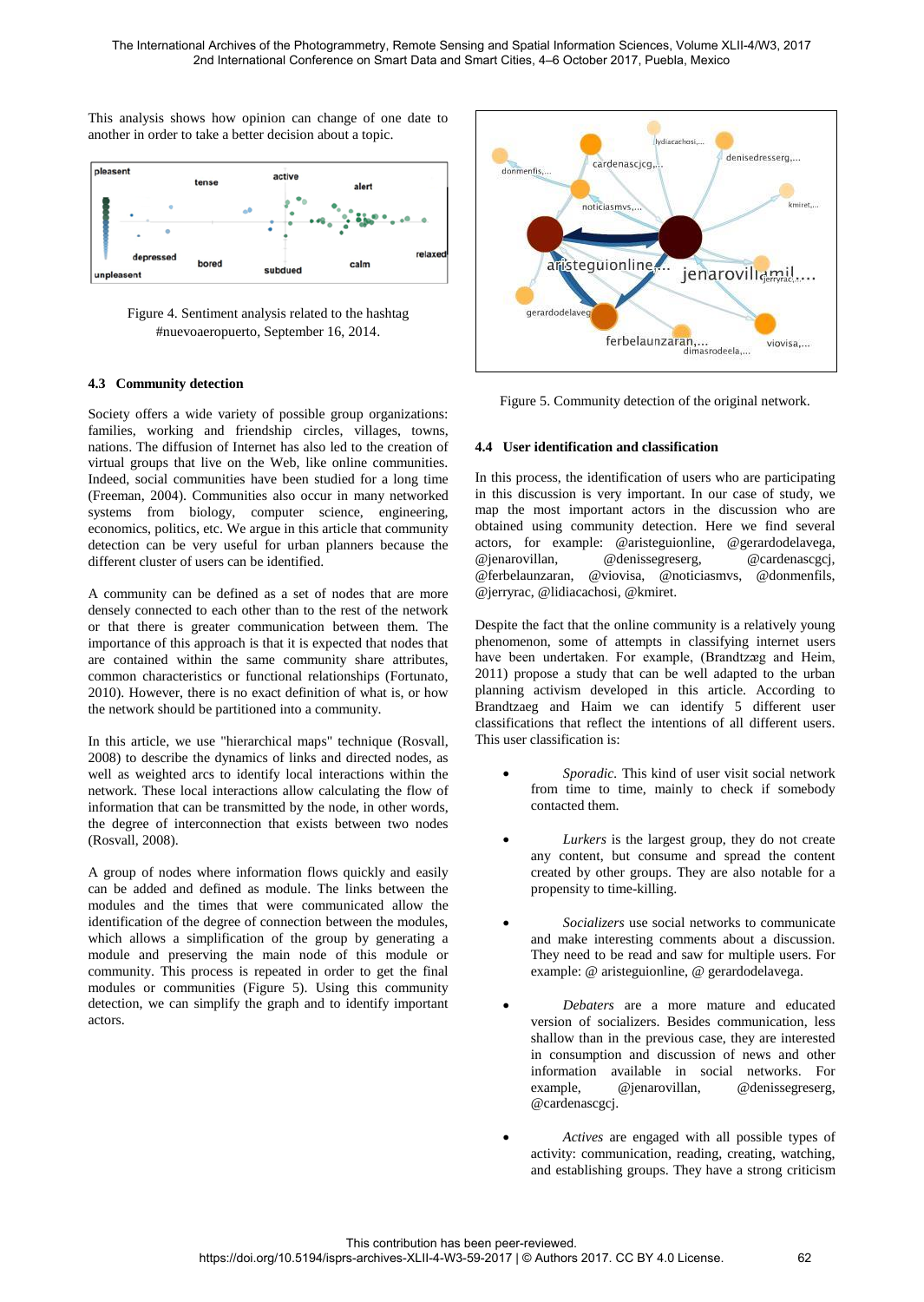about a subject. Almost all users can are inside this category. For example, @viovisa, @noticiasmvs, @donmenfils, @l jerryrac.

Having this classification, decision makers may have better decision elements to analyze the behavior of the movement in the social network. With this analysis, we can detect who are the main actors or who is more important, even to detect the leader (the user that has a large number of followers, etc). All these elements define the strategy for the project and how to make better decisions for society.

### **5. CONCLUSIONS**

The Social Media should be understood and taken as a medium that support the participatory process. In this paper we presented a review of advanced social media analysis method and tools, and an original process for textual analysis of Social Media Participation. Some techniques have been reviewed in order to discover potential suitable approaches for the integration of the Social Media Participation in urban and regional planning.

In this article we sought to understand Twitter's role in activist movements that are related on urban planning by exploring the specific case of the installation of the new airport in Mexico City. Diverse opinions (favorable and unfavorable) were presented in order to evaluate the sentiment associated to an important decision in different time. Also a user analysis is explored in order to categorize the different actors involved on a discussion.

In this article we argue that having all this information (users and sentiment analysis) can be very important in urban planning, because the person or institution that take the decision could have a lot of information and take better decisions. Specially in urban planning because the people is directly involved in this decisions.

In order to use Social Media efficiently for planning practice, it is necessary to encourage inclusion of all groups, through the promotion of systems, rising public awareness, and enabling an access to modern technology; also to choose a right tool, or multiple tools, in addition to the traditional ones. Another important topic is carefully study users of the system in order to determine exactly which group it does represent.

In conclusion, the knowledge of Social Media Participation if proficiently elicited might be used to discover and expose the will of users and could be a valid support for design, analysis and decision-making in urban and regional planning. Further research is definitely needed and Social Media analysis methods and technology should be applied from within real-life urban and regional planning process to proof the full efficacy. Nevertheless, early results are promising and the research agenda challenging.

This article took into account Twitter as the main element to perform the analysis, however, as future work is proposed to perform the analysis with other social media such as Facebook, Youtube, Instagram, Whatsapp, etc. To be able to make a comparison and to evaluate which social media generates better results.

# **REFERENCES**

Al-Kodmany, K., 2001. Online tools for public participation. *Government Information Quarterly*, 18, 329–341.

Borge, R., Colombo, C., Welp, Y., 2009. Online and offline participation at the local level: A quantitative analysis of the Catalan Municipalities. *Information, Communication & Society* 12, 899–928

Brandtzæg, P. B., Heim, J., 2011. A Typology of Social Networking Sites Users. *International Journal of Web Based Communities*, 7 (1).

Christakis, N.A., Fowler, J.H., 2009. *Connected: The Surprising Power of Our Social Networks and How They Shape Our Lives.* Little, Brown and Company.

Davidov, D., Tsur, O., Rapport, A., 2010. Enhanced sentiment learning using twitter hashtags and smileys. *In Proceedings of Coling*.

Esuli, A., Sebastiani, F., 2006. SentiWordNet: A publicly available lexical resource for opinion mining. In *Proceedings of LREC*.

Fortunato, S., 2010. Community detection in graphs. *Physics Reports*, 486(3-5):75–174.

Freeman, L. C., 2004. *The Development of Social Network Analysis: A Study in the Sociology of Science* (Book Surge Publishing).

Gruzd, A., Takhteyev, Y., Wellman, B., 2011. Imagining Twitter as an Imagined Community. *American Behavioral Scientist*, 55(10): 1294-1318.

Halliday, J., 2011. Guardian Activate 2011 Conference Live Blog. Guardian Activate 2011 Conference. Retrieved 2011, from http://www.guardian.co.uk/media/pda/2011/apr/28/ guardian activate-2011-new-york.

Healey, R., 2010. Visualizing Twitter Sentiment, from http://www.csc.ncsu.edu/faculty/healey/tweet\_viz/

Jansen, B. J., Zhang, M., Sobel, K., Chowdury, A., 2009. Twitter power: Tweets as electronic word of mouth*. Journal of the American Society for Information Science and Technology* 60(11):2169–2188.

Java, A., Song, X., Finin, T., Tseng, B., 2007. Why we Twitter: Understanding microblogging usage and communities. *Paper presented at the Joint 9th WEBKDD and 1st SNA-KDD Workshop '07*, San Jose, CA.

Jurafsky, D., James M., 2000. *Speech and Language Processing*, Prentice-Hall.

Kim, S.-M., Hovy, E., 2004. Determining the sentiment of opinions. *In Proceedings of Coling*.

Lewis, S., Pea, R., Rosen, J., 2010. Beyond participation to cocreation of meaning: mobile social media in generative learning communities. *Social Science Information* 49, 351–369.

Livingstone, S., Bober, M., Helsper, E., 2005. Active participation or just more information? *Information, Communication & Society* 8, 287–314.